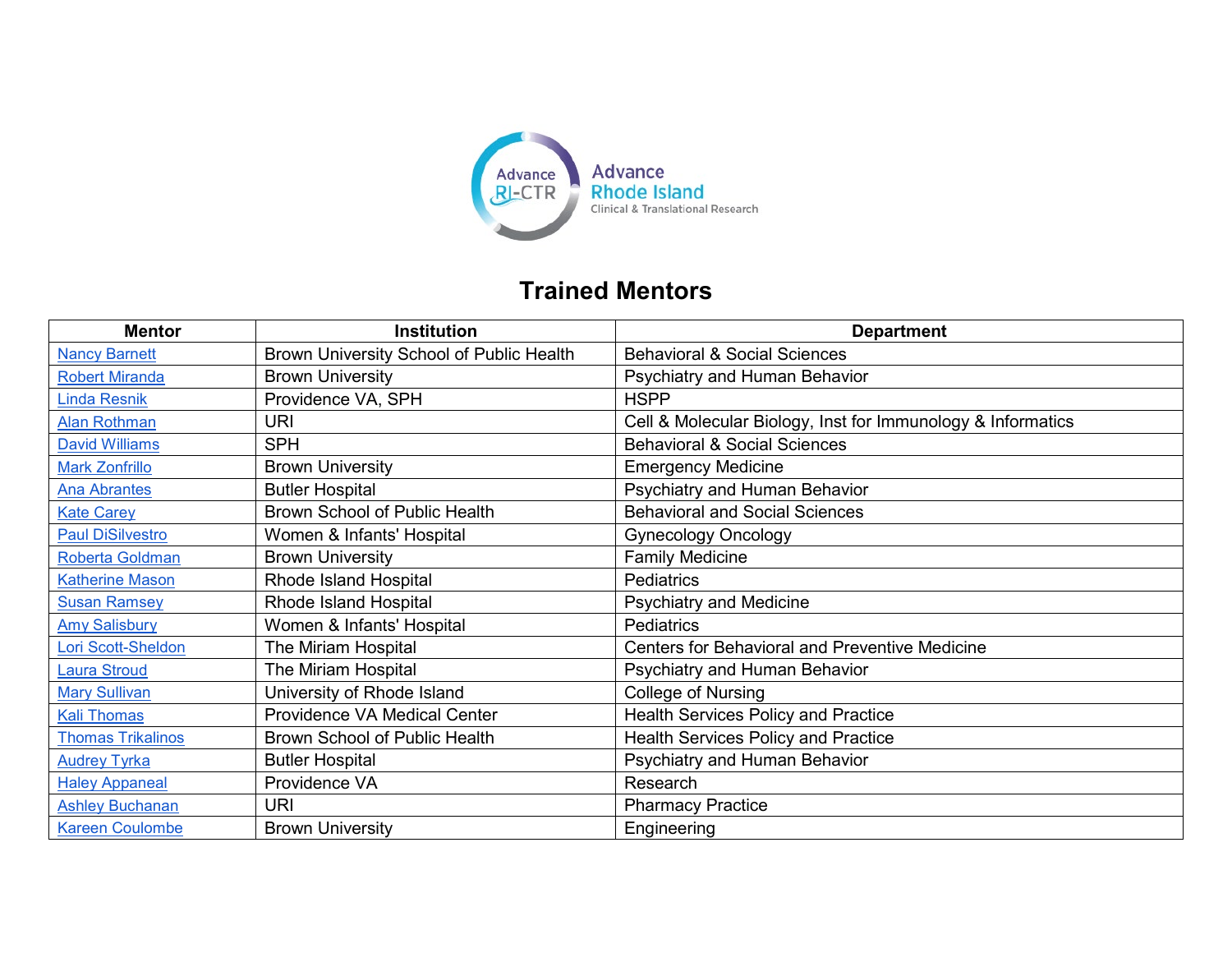| <b>Jaclyn Cusumano</b>      | Providence VA                | Infectious Diseases/ Pharmacy                 |
|-----------------------------|------------------------------|-----------------------------------------------|
| <b>Debra Erickson-Owens</b> | <b>URI</b>                   | <b>Nursing</b>                                |
| <b>Disa Hatfield</b>        | <b>URI</b>                   | Kinesiology                                   |
| <b>Niall Howlett</b>        | <b>URI</b>                   | Cell & Molecular Biology                      |
| Louis Lapierre              | <b>Brown University</b>      | Molecular Biology, Cell Biology, Biochemistry |
| <b>Brandon Marshall</b>     | <b>Brown University</b>      | Epidemiology                                  |
| <b>Jyothi Menon</b>         | <b>URI</b>                   | <b>Biomedical and Pharmaceutical Sciences</b> |
| <b>Colleen Mouw</b>         | <b>URI</b>                   | Oceanography                                  |
| <b>Richa Nahar</b>          | The Miriam Hospital          | <b>Internal Medicine</b>                      |
| <b>Peter Quesenberry</b>    | Other                        | Hematology/Oncology Research                  |
| <b>Anthony Spirito</b>      | <b>Brown University</b>      | Psychiatry                                    |
| <b>Lyn Stein</b>            | <b>URI</b>                   | Psychology                                    |
| <b>Madis Suvari</b>         | <b>URI</b>                   | <b>College of Business</b>                    |
| <b>Alison Tovar</b>         | <b>URI</b>                   | <b>Nutrition and Food Services</b>            |
| <b>Xuerong Wen</b>          | <b>URI</b>                   | <b>Pharmacy Practice</b>                      |
| <b>Furong Xu</b>            | <b>URI</b>                   | Kinesiology                                   |
| <b>Peng Zhang</b>           | <b>Brown University</b>      | Medicine                                      |
| <b>Yuan Zhang</b>           | <b>URI</b>                   | <b>Biomedical and Pharmaceutical Sciences</b> |
| <b>Christopher Azzoli</b>   | Lifespan                     | Lifespan Cancer Institute                     |
| <b>Ghada Bourjeily</b>      | The Miriam Hospital          | Medicine                                      |
| <b>Jeffrey Bratberg</b>     | University of Rhode Island   | <b>Pharmacy Practice</b>                      |
| J.J. Trey Crisco            | <b>Brown University</b>      | Orthopedics & BME                             |
| <b>Thomas DiPetrillo</b>    | <b>Brown University</b>      | <b>Radiation Oncology</b>                     |
| <b>Jennifer Friedman</b>    | <b>Brown University</b>      | <b>Pediatrics and Epidemiology</b>            |
| <b>Shashank Gupta</b>       | <b>Brown University</b>      | Chemistry                                     |
| <b>Olin Liang</b>           | Other                        | Hem/Onc Division                              |
| <b>Sunshine Menezes</b>     | University of Rhode Island   | <b>Natural Resources Science</b>              |
| <b>Nicole Nugent</b>        | University of Rhode Island   | Psychiatry                                    |
| <b>Glenn Radice</b>         | <b>Brown University</b>      | Medicine/Cardiology                           |
| <b>Sharon Rounds</b>        | Providence VA Medical Center | Medicine                                      |
| <b>Nicole Weiss</b>         | University of Rhode Island   | Psychology                                    |
| <b>Yang Zhou</b>            | <b>Brown University</b>      | <b>MMI</b>                                    |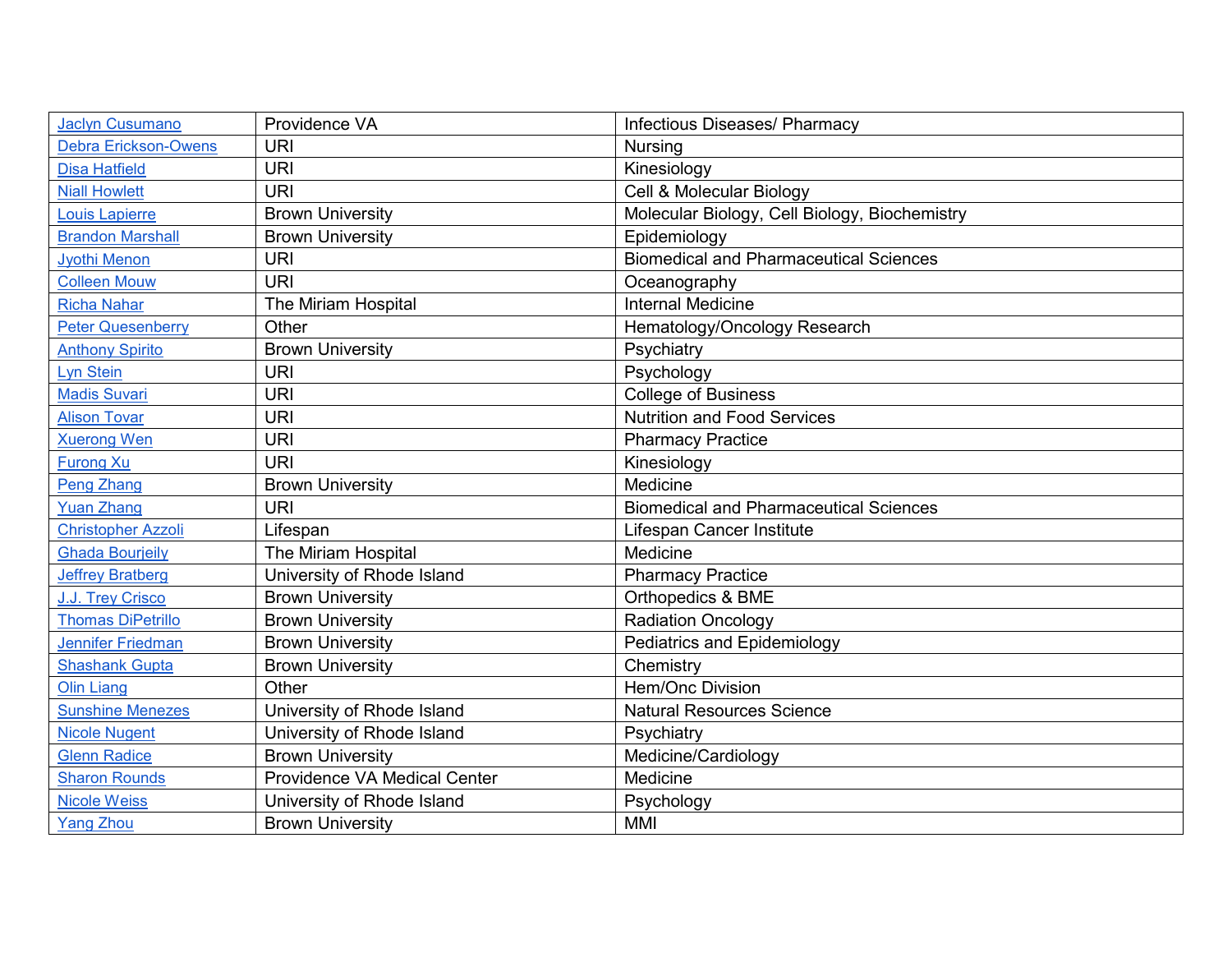| <b>Alfred Ayala</b>               | <b>Rhode Island Hospital</b>             | Div. Surg. Res./Surgery                  |
|-----------------------------------|------------------------------------------|------------------------------------------|
| <b>Rosa Baier</b>                 | <b>Brown School of Public Health</b>     | Health Services, Policy & Practice       |
| <b>Joe Braun</b>                  | <b>Brown School of Public Health</b>     | Epidemiology                             |
| <b>Linda Carpenter</b>            | <b>Butler Hospital</b>                   | Psychiatry                               |
| Liz Chen                          | <b>Brown University</b>                  | <b>Center for Biomedical Informatics</b> |
| <b>Alison DeLong</b>              | <b>Brown University</b>                  | <b>MCB</b>                               |
| <b>Susan Duffy</b>                | Hasbro Hospital                          | <b>Emergency Medicine</b>                |
| <b>Emily Gadbois</b>              | <b>Brown School of Public Health</b>     | <b>HSPP</b>                              |
| <b>Brendan Jacka</b>              | <b>Brown School of Public Health</b>     | Epidemiology                             |
| <b>Adam Levine</b>                | <b>Brown University</b>                  | <b>Emergency Medicine</b>                |
| <b>James Padbury</b>              | Women & Infants' Hospital                | Pediatrics                               |
| <b>Chris Schmid</b>               | <b>Brown School of Public Health</b>     | <b>Biostatistics</b>                     |
| <b>Renee Shield</b>               | <b>Brown School of Public Health</b>     | <b>HSPP</b>                              |
| <b>Jennifer Welch</b>             | Hasbro Hospital                          | <b>Department of Pediatrics</b>          |
| Hannah Wu                         | Other                                    | Pediatrics                               |
| <b>Andrew Zullo</b>               | Brown School of Public Health            | Health Services, Policy, and Practice    |
| <b>Emmanuelle Belanger</b>        | Brown University School of Public Health | <b>HSPP</b>                              |
| <b>Richard Bennett</b>            | <b>Brown University</b>                  | <b>MMI</b>                               |
| <b>Melissa Clark</b>              | Brown University School of Public Health | <b>HSPP</b>                              |
| <b>Vicki Colvin</b>               | <b>Brown University</b>                  | <b>Biomedical Engineering</b>            |
| <b>Anelyssa Dabreu</b>            | <b>Rhode Island Hospital</b>             | Neurology                                |
| <b>Valery Danilack</b>            | Women & Infant's Hospital                | Obstetrics and Gynecology; Epidemiology  |
| <b>Christopher de Graffenried</b> | <b>Brown University</b>                  | Molecular Microbiology and Immunology    |
| <b>Bart Laws</b>                  | Brown University School of Public Health | <b>HSPP</b>                              |
| Jonghwan Lee                      | <b>Brown University</b>                  | <b>Biomedical Engineering</b>            |
| <b>Richard Liu</b>                | <b>Bradley Hospital</b>                  | <b>DPHB</b>                              |
| <b>Patience Moyo</b>              | Brown University School of Public Health | Health Services, Policy & Practice       |
| Reshma Munbodh                    | <b>Rhode Island Hospital</b>             | <b>Radiation Oncology</b>                |
| <b>Jessica Plavicki</b>           | <b>Brown University</b>                  | Pathology and Laboratory Medicine        |
| lan Saldanha                      | Brown University School of Public Health | Health Services, Policy, and Practice    |
| <b>Neil Sarkar</b>                | <b>Brown University</b>                  | <b>BCBI</b>                              |
| <b>Christoph Schorl</b>           | <b>Brown University</b>                  | <b>MCB</b>                               |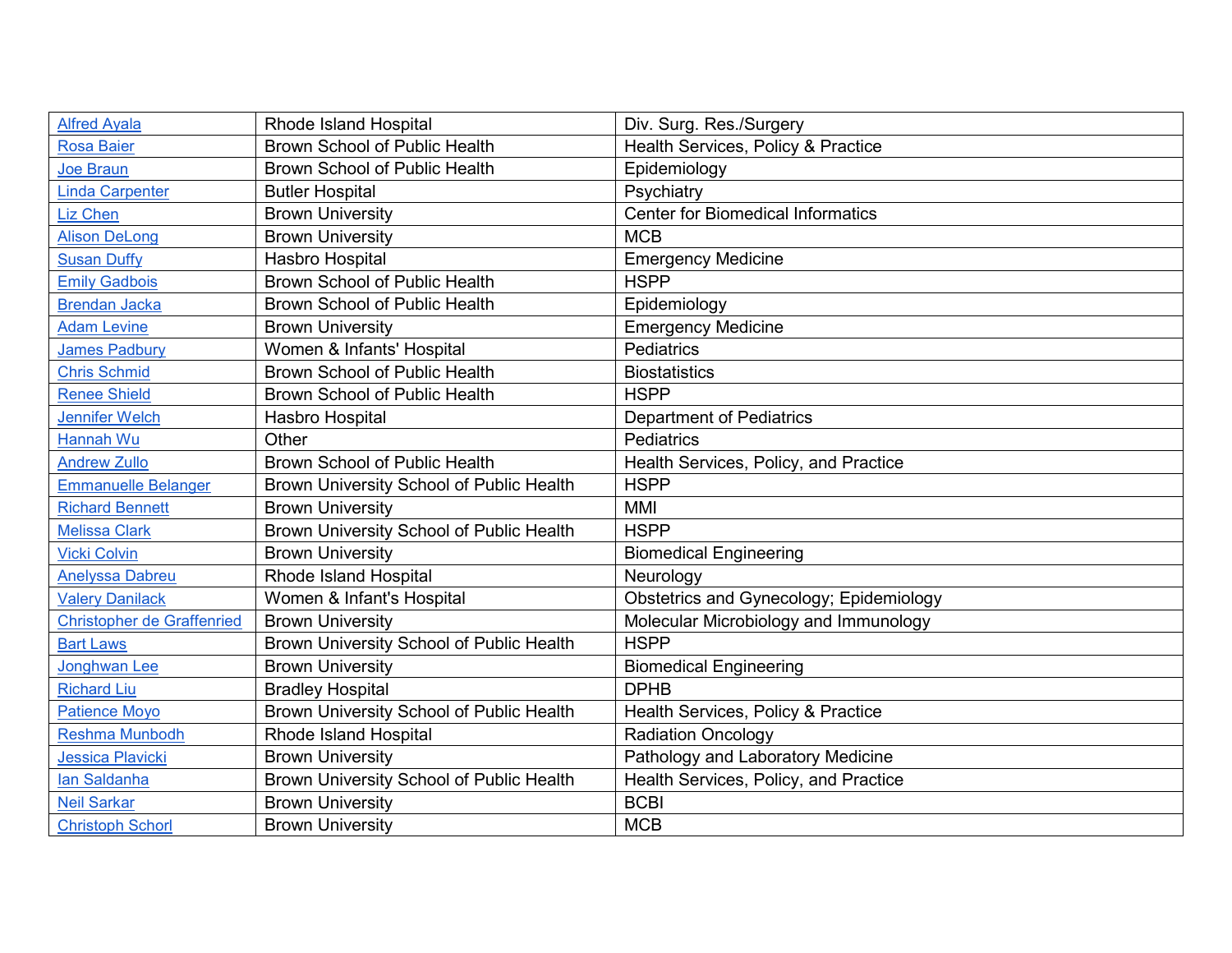| <b>Susan Short</b>              | <b>Brown University</b>                          | Sociology/PSTC                                        |
|---------------------------------|--------------------------------------------------|-------------------------------------------------------|
| <b>Anita Shukla</b>             | <b>Brown University</b>                          | <b>School of Engineering</b>                          |
| Louisa Thompson                 | <b>Brown University</b>                          | Psychiatry & Human Behavior                           |
| <b>Anya Wallack</b>             | Brown University School of Public Health         | <b>HSPP</b>                                           |
| <b>Terrie Wetle</b>             | Brown University School of Public Health         | Health Services, Policy and Practice                  |
| <b>Adeel Abbasi</b>             | Alpert School of Medicine at Brown               | Medicine                                              |
| <b>Jennifer Barredo</b>         | <b>Providence VA Medical Center</b>              | Psychiatry and Human Behavior                         |
| <b>Cynthia Battle</b>           | <b>Butler Hospital</b>                           | Psychiatry and Human Behavior                         |
| <b>Sara Becker</b>              | Brown University School of Public Health         | <b>Behavioral and Social Sciences</b>                 |
| <b>Alexandra Collins</b>        | Brown University School of Public Health         | Epidemiology                                          |
| <b>Renalison Farias-Pereira</b> | <b>Salve Regina University</b>                   | <b>Biology and Biomedical Sciences</b>                |
| <b>Hamish Fraser</b>            | <b>Brown University</b>                          | <b>Brown Center for Biomedical Informatics</b>        |
| <b>Tareg Kheirbek</b>           | <b>Brown University</b>                          | Surgery                                               |
| <b>Kristin Konnyu</b>           | Brown University School of Public Health         | Health Service, Policy, and Practice                  |
| <b>Chun Geun Lee</b>            | <b>Brown University</b>                          | Molecular Microbiology and Immunology                 |
| <b>Nicole McLaughlin</b>        | <b>Butler Hospital</b>                           | Neuropsychology                                       |
| <b>Jennifer Merrill</b>         | Brown University School of Public Health         | <b>Behavioral and Social Sciences</b>                 |
| Sean Monaghan                   | <b>Rhode Island Hospital</b>                     | Surgery                                               |
| <b>Lindsay Orchowski</b>        | RIH/Alpert Medical School of Brown<br>University | <b>DPHB</b>                                           |
| <b>Orestis Panagiotou</b>       | <b>Brown University</b>                          | <b>HSPP</b>                                           |
| <b>Rochelle Rosen</b>           | The Miriam Hospital                              | <b>Centers for Behavioral and Preventive Medicine</b> |
| <b>Katie Sharkey</b>            | <b>Brown/Rhode Island Hospital</b>               | Medicine                                              |
| <b>Amal Trivedi</b>             | Brown University School of Public Health         | <b>HSPP</b>                                           |
| <b>Jessica Unick</b>            | The Miriam Hospital                              | Weight Control and Diabetes Research Center           |
| <b>Christie Ward-Ritacco</b>    | University of Rhode Island                       | Kinesiology                                           |
| <b>Jess Peters</b>              | <b>Brown University</b>                          | Psychiatry and Human Behavior                         |
| <b>Jared Saletin</b>            | <b>Bradley Hospital</b>                          | Psychiatry                                            |
| <b>Rachel Cassidy</b>           | Brown University School of Public Health         | <b>Behavioral and Social Sciences</b>                 |
| <b>Sarah Helseth</b>            | Brown University School of Public Health         | <b>Behavioral and Social Sciences</b>                 |
| <b>Julie Lima</b>               | Brown University School of Public Health         | Health Services, Policy & Practice                    |
| <b>Jennifer Tidey</b>           | Brown University School of Public Health         | <b>Behavioral and Social Sciences</b>                 |